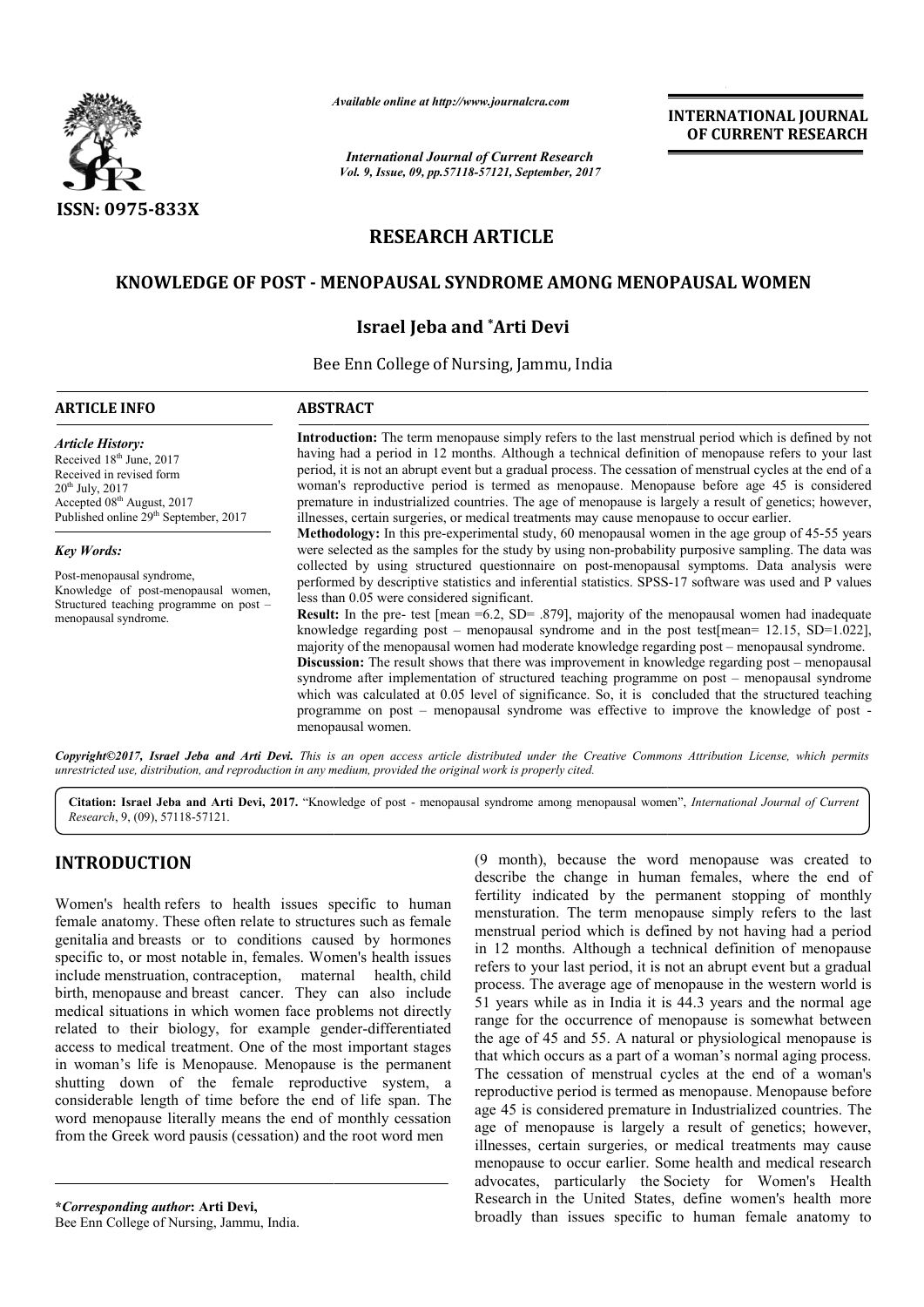include areas where biological sex differences between women and men exist.

## **MATERIALS AND METHODS**

The methodology of research indicates the general pattern for organizing the procedure for gathering valid and reliable data for an investigation. In this present study a "Quantitative research approach" was used. The research design selected for this study was "pre-experimental one group pretest - posttest design". Structured teaching programme on post-menopausal syndrome was independent variable, knowledge of menopausal women was dependent variable and age, religion, residential place, type of family, education status, occupation, dietary pattern and marital status of menopausal women were demographic variables. The present study was conducted at Keran village, Jammu.

And the accessible population was Women will be present at the age of 45-55 years at the time of data collection and fulfills the inclusion and exclusion criteria. Non- Probability purposive sampling technique was used to select the sample of 60 menopausal women. **The women who were** Between 45-55 years Willing to participate Women available at the time of data collection Women who are able to read and write Hindi and the women who were not willing to participate in the study women who were under social stigmas not present at the time of data collection women who are having any visual and hearing disability were excluded from study. Structured knowledge questionnaire on post – menopausal syndrome was used to assess the knowledge of menopausal women regarding post – menopausal syndrome. Content validity of the tool was made and necessary modifications were made according to the expert's opinion and tool was finalized.

 $\overline{a}$ 

**Table 1. Distribution of menopausal women based on their demographic variables such as age, religion, residential place and type of family**

|                                |                |                   | $N=00$ |
|--------------------------------|----------------|-------------------|--------|
| DEMOGRAPHIC VARIABLES<br>S.NO  | <b>NUMBER</b>  | <b>PERCENTAGE</b> |        |
| 1. Age {yrs.}:-                |                |                   |        |
| 40-45<br>a.<br>$46 - 50$<br>b. | 20<br>20       | 33.33<br>25       |        |
| 51-55<br>c.                    | 20             | 33.33             |        |
| 2. Religion:-                  |                |                   |        |
| a) Hindu                       | 45             | 75                |        |
| b) Sikh                        | $\overline{7}$ | 11.66             |        |
| c) Muslim                      | 6              | 10                |        |
| d) Christian                   | $\overline{2}$ | 3.33              |        |
| 3. Residential place:--        |                |                   |        |
| a) Rural                       | 60             | 100               |        |
| b) Urban                       | $\pmb{0}$      | $\mathbf 0$       |        |
|                                |                |                   |        |
| 4.<br>Type of family:-         |                |                   |        |
| a) Nuclear                     | 40             | 66.66             |        |
| b) Joint                       | 20             | 33.33             |        |
| c) Extended                    | $\mathbf 0$    | $\mathbf 0$       |        |
| 5.<br><b>Education status</b>  |                |                   |        |
| a) Fifth                       | 25             | 15                |        |
| b) Matric                      | 35             | 58.33             |        |
| c) Twelfth                     | 20             | 33.33             |        |
| d) Graduate                    | 0              | $\mathbf 0$       |        |
| 6.<br>Occupation:-             |                |                   |        |
| a) Non-working                 | 50             | 83.33             |        |
| b) Working                     | 10             | 16.66             |        |
| Dietary pattern:-              |                |                   |        |
| a) Vegetarian                  | 40             | 66.66             |        |
| b) Non-vegetarian              | 20             | 33.33             |        |
| <b>Marital</b> status          |                |                   |        |
|                                |                |                   |        |
| a) Single                      | 0              | 0                 |        |
| b) Married                     | 57             | 95                |        |
| c) Widow                       | 03             | 5                 |        |
|                                |                |                   |        |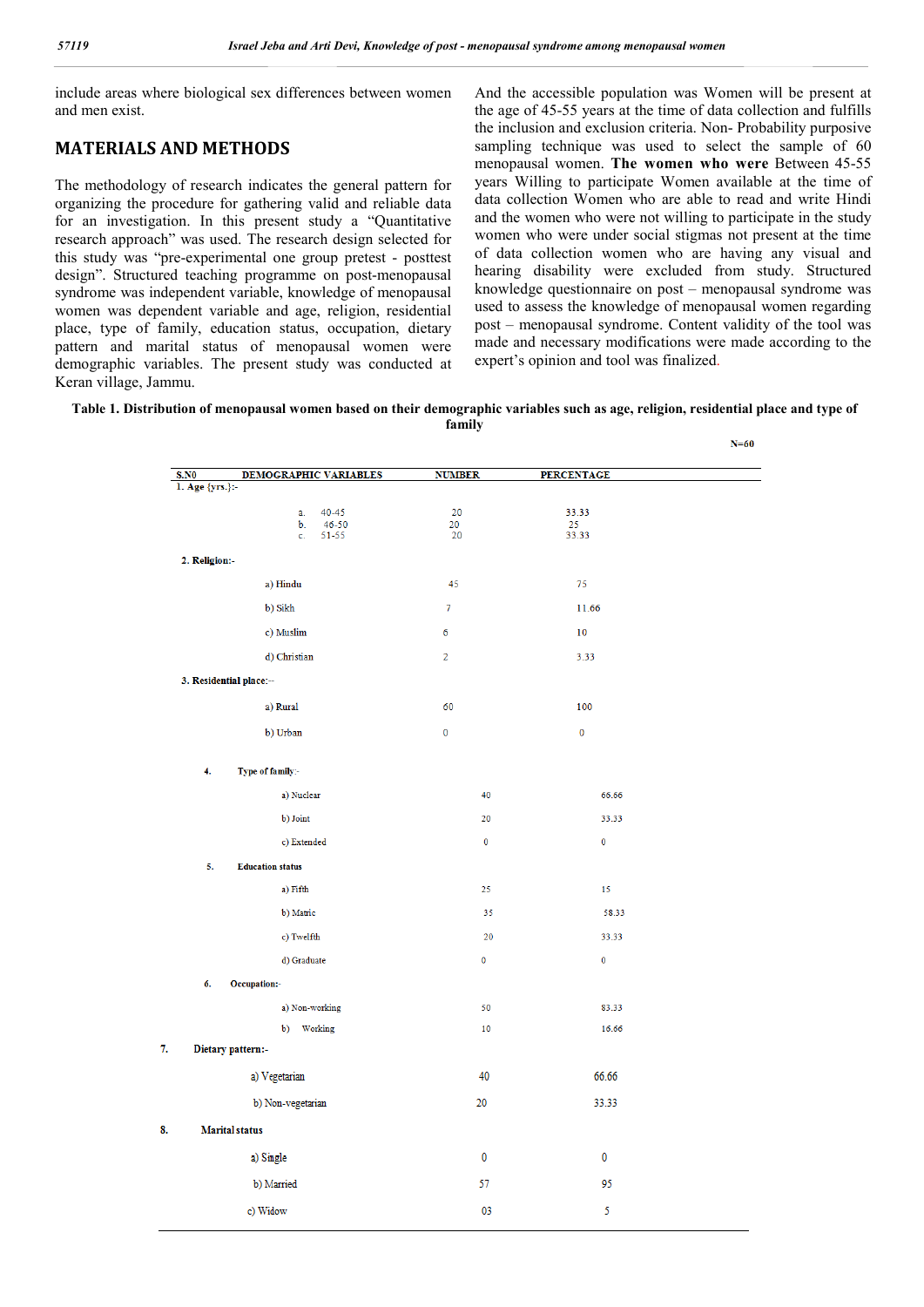Ethical approval to conduct the study was obtained from **The first objective of the study was to assess pre-test**  sarpanch of Keran village, Jammui. Written informed consent **knowledge of selected area women regarding post**  was obtained from the study subjects regarding their willingness to participate in the research project. Demographic variables were collected by using interview technique and privacy was provided. Ethical principles were adhered too throughout the study. After selecting the sample, researcher introduced himself and explained the purpose of the study to the menopausal women. For experimental group in the pre -test, demographic variable and structured questionnaire was collected. After that teaching on post-menopausal syndrome was taught to the menopausal women. After teaching, the post - test level of knowledge was assessed. According to the objectives the data was organized, tabulated. The data was analyzed by using both **The second objective of the study was to assess the post test**  descriptive and inferential statistics i.e. Frequency, Percentage, Mean and Standard deviation, Paired "t" test.

## **RESULTS**

### **Demographic variables description**

Demographic variables were age, religion, and residential place, type of family, education status, occupation, dietary pattern and marital status of menopausal women.

# **menopausal women during menopause.**

The level of knowledge on post menopausal syndrome during menopause before structured teaching program among women in Keran village none of them were adequate and 20 (33.33%) was moderate level of knowledge and 40 (66.660) was inadequate. The pre-test knowledge [mean=6.2, SD=.879], the investigator feels that by assessing the existing knowledge we can identify their previous exposure regarding post menopausal syndrome during menopause.

## **the level of knowledge regarding post menopausal syndrome during menopause among village women.**

The post test level of knowledge revealed village women 17 [28.33] had adequate knowledge and 43 [71.66] had moderately adequate knowledge. The post test knowledge [mean=12.15, SD=1.022] shows that structured teaching program as effective. It was observed that structured teaching program plays a vital role in improving level of knowledge of village women.

### **Table 2. Pre test and post test level of knowledge on post menopausal symptoms among menopausal women**

|              |       |       |                | $N=60$ |
|--------------|-------|-------|----------------|--------|
| <b>GROUP</b> | MEAN  | SD    | 't' test value |        |
| PRE-TEST     | 6.20  | 0.879 |                |        |
|              |       |       | *47.800        |        |
| POST-TEST    | 12.15 | 1.022 |                |        |
|              |       |       |                |        |

\*significant at 0.05 level

The above figure reveal that 40(67%) menopausal women had inadequate knowledge and 20(33%) women had moderate knowledge on post -menopausal syndromes in pre-test. Inpost test 17(28%) women had adequate knowledge and 43(71%) women had moderate knowledge regarding post - menopausal syndromes.\



**Figure 1. Distribution of level of pre and post test knowledge regarding post menopausal syndrome among menopausal women**

## **DISCUSSION**

The study was conducted using a pre-experimental design subject were selected by purposive sampling method. The sample size was 60.

Even though there was remarkable improvement in level of knowledge after the teaching program, the investigator was not able to achieve 100 of knowledge in all aspects; It may be due to their lack of interest and previous exposure to post menopausal syndrome during menopause. The investigator feels that by giving effective planned teaching program with appropriate A.V aids can improve their level of knowledge regarding menopause.

#### **Conclusion**

The following conclusions were drawn from the study i.e. the structured Teaching Programme was an effective strategy in improving the knowledge of menopausal women regarding post-menopausal syndrome.

### **REFERENCES**

- Afzal, S. and Bashir, M.N. 2008. Prevalence of metabolic syndrome in pre and postmenopausal diabetics. *Biomedica*. 24.
- Dalton, M., Cameron, A.J., Zimmet, P.Z., Shaw, J.E., Jolley, D., Dunstan, D.W., *et al*. 2003. Waist circumference, waisthip ratio and body mass index and their correlation with cardiovascular disease risk factors in Australian adults. *J Intern Med.* 254:555–63.
- Figueiredo Neto, J.A., Figuerêdo, E.D., Barbosa, J.B., Barbosa Fde, F., Costa, G.R., Nina, V.J., *et al*. 2010. Metabolic syndrome and menopause: Cross-sectional study in gynecology clinic. *Arq Bras Cardiol.* 95:339–45.